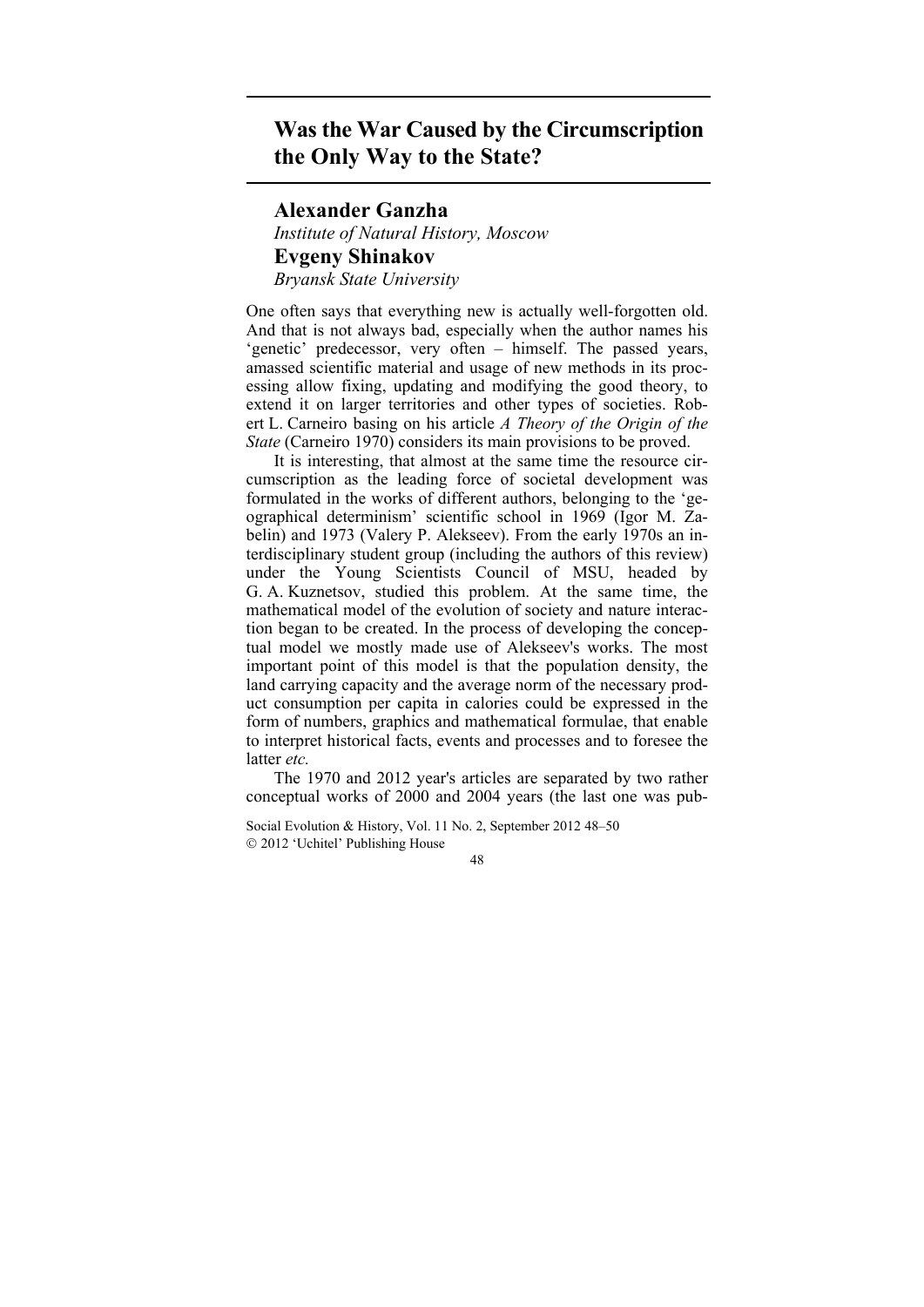lished in *The Early State, its Alternatives and Analogues* in 2004 (Grinin *et al.* 2004). Both articles state the economical, not 'ideological' nature of the trigger, unlike the number of 'idealistic' works that had appeared by that time. In his second article, the famous scientist just 'knocks at an open door' when tries to prove the absence of an impassable gap between processualism and stage approach to the process of state formation. From the context of several articles, especially the one under review, it becomes clear that Carneiro acts like a universalist. And he makes a step back not only from the multilinear, and even non-linear, conception accepted in recent years in political (social-cultural) anthropology but even from the  $19<sup>th</sup>$  century's Marxism. At the outset of his dispute with Eugene During and later in a separate scientific research, Engels marked three patterns of development of the class society and state – 'Athenian', 'Roman' and 'German'. Note that classes appear before the state only within the first pattern.

But for us it is more important, that in the second half of the 19<sup>th</sup> century Engels, criticizing 'During's violence theory in general', did not deny (in his work *The Origin of Family, Private Property and State*) that the conquest and war (the 'military' way of political genesis) could lead to the state formation: 'War was the first common work' (Engels 1989).

Thus, Carneiro has many predecessors holding different political views, beginning with Gesiod. The only difference (not with everyone) consists in the economic, not psychological and ideological causes for war and, eventually, for the state formation. Among Carneiro's coevals Jonathan Haas abandoned the idea that war was the only cause for state formation, though he supported this idea strongly at first (Haas 1982). But Carneiro, according to the reviewed article, returned to the military universalism, which very often is caused not only by 'sharply environmentally circumscribed' [Harris 1979: 102]. However, wars were not the only way to cope with the crisis: there could be other different ways to decrease population (killing 'the extra mouths', external migration). The new systems of nature-using could also get a society out of the crisis. They were created by the non-traditional thinkers, which had been prosecuted by the society as 'heretics' ('cultural heroes'). They were the bearers of different cultural, social and technical innovations ('social mutations'), which allow increasing the 'demographical capacity' of the old territory (intensive development) up to the new crisis.